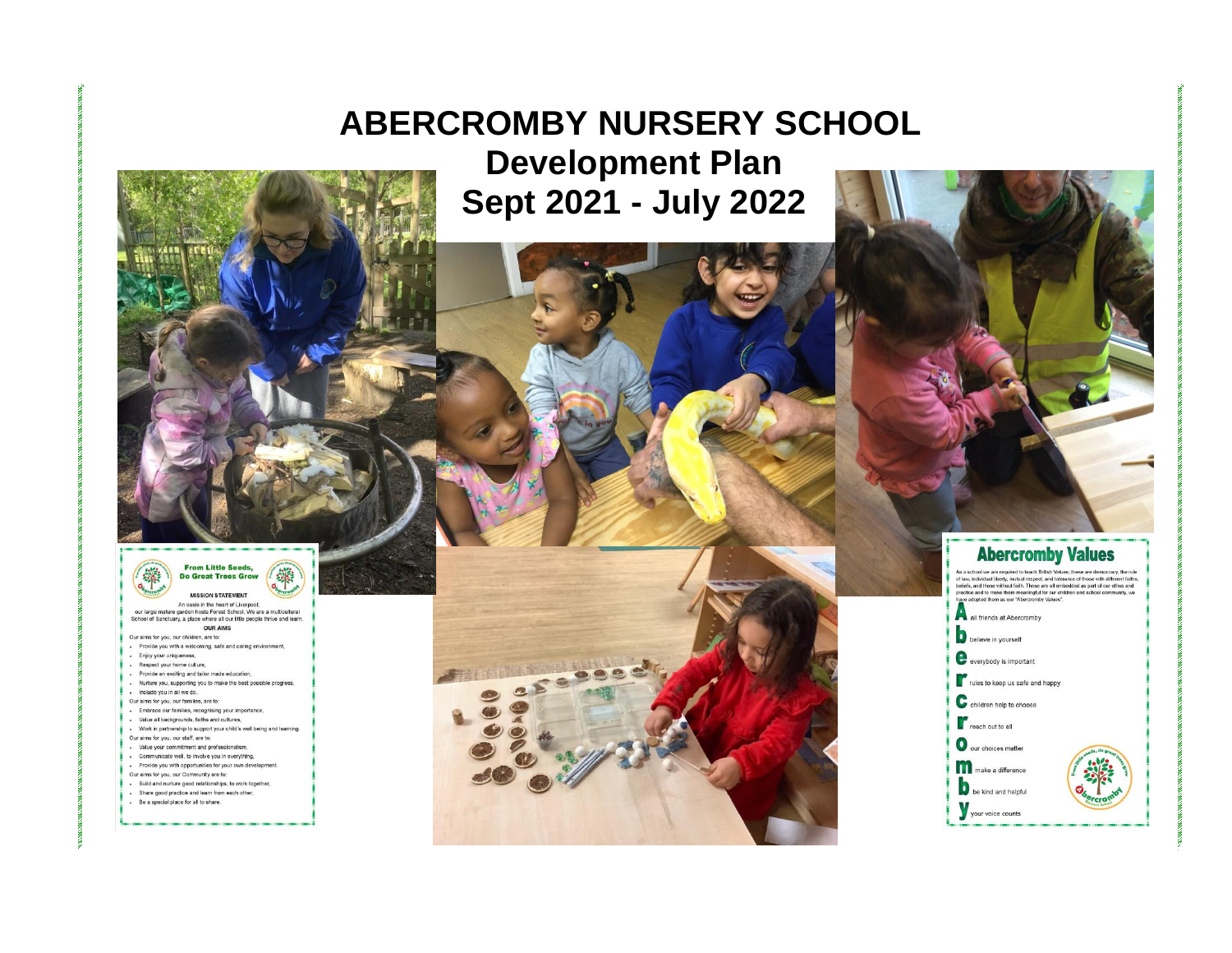#### **CONTEXT**

- See SDP 2020-21 Evaluation for a full update on last year's context, including the continuing challenges experienced by the school (along with everyone else) during the Covid-19 pandemic.
- The government have removed many of the restrictions that were in place to control the spread of Covid-19. There is a shorter [risk assessment](https://abercrombynurseryschool.co.uk/wp-content/uploads/2021/01/Abercromby-COVID-19-risk-assessment-1st-September-2021-1.pdf) to keep our school community safe, and a [contingency plan,](https://abercrombynurseryschool.co.uk/wp-content/uploads/2021/01/Abercromby-Outbreak-Management-Plan-Sept-2021-redacted.pdf) in case of an outbreak within the school.
- There are some changes to staffing. Oak Tree Room, for 3-5s, will continue to have two, part time teachers, Laura Hutchison (working Monday to Wednesday) and a new teacher, Ria Humphries (Wednesday to Friday), who joined the school in September. Both are in on Wednesdays, essential for communication and continuity between the start and end of the week.
- Some support staff have also changed rooms for their professional development. Mandy Corrigan has moved to Willow Tree Room for 2-3s and Tricia Jockins transferred to Oak Tree Room. Bev Taylor (lunch cover and extra support) has moved from Willow to Oak, to continue supporting a little girl with type 1 diabetes. Vicky Bromsgrove (lunch cover and extra support) has moved from Oak to Willow. A new L3 Nursery Officer, Sofia Pinchi, is joining Willow Tree Room.
- Tamara Bennett will continue in the SENCO and Designated Safeguarding Lead roles.
- Fran Turner will take up the deputy Designated Safeguarding Lead role and Laura Hutchison will take on a deputy SENCO role.
- From September 2021 the revised EYFS became statutory. Staff received training on the changes and their implementation, during the last academic year, and this will continue.
- As one of the main aims of the revised EYFS is to reduce practitioner workload, we are introducing a new observation and assessment system, OPAL (Observation of Play and Learning), hosted online via Learning Journals.
- SDP 2020-21
	- Staff were given opportunity to reflect on and evaluate the SDP 2020-21, identifying progress towards actions and further areas for development.
	- Parents were given a questionnaire in July, based on Ofsted's Parentview and there was a good return rate of 54%. The vast majority of responses were circled strongly agree or agree.
	- The children were also encouraged to give their views on their nursery and ideas for making things better.
	- Many actions from the SDP 2020-2021 were completed, including those rolled over from the previous academic year, but some were only partially achieved and may be continued if still appropriate.

DATA 2020-21

- Progress data collection points were reduced from 4 to 3 and took place in October, February and July.
- The school was closed to most pupils for 11 weeks from January, remaining open for vulnerable children and children of key workers.
- Children who were at home with their families were supported to take part in our remote education offer.
- The data table below continues to show the outstanding progress children make during their time at Abercromby, even if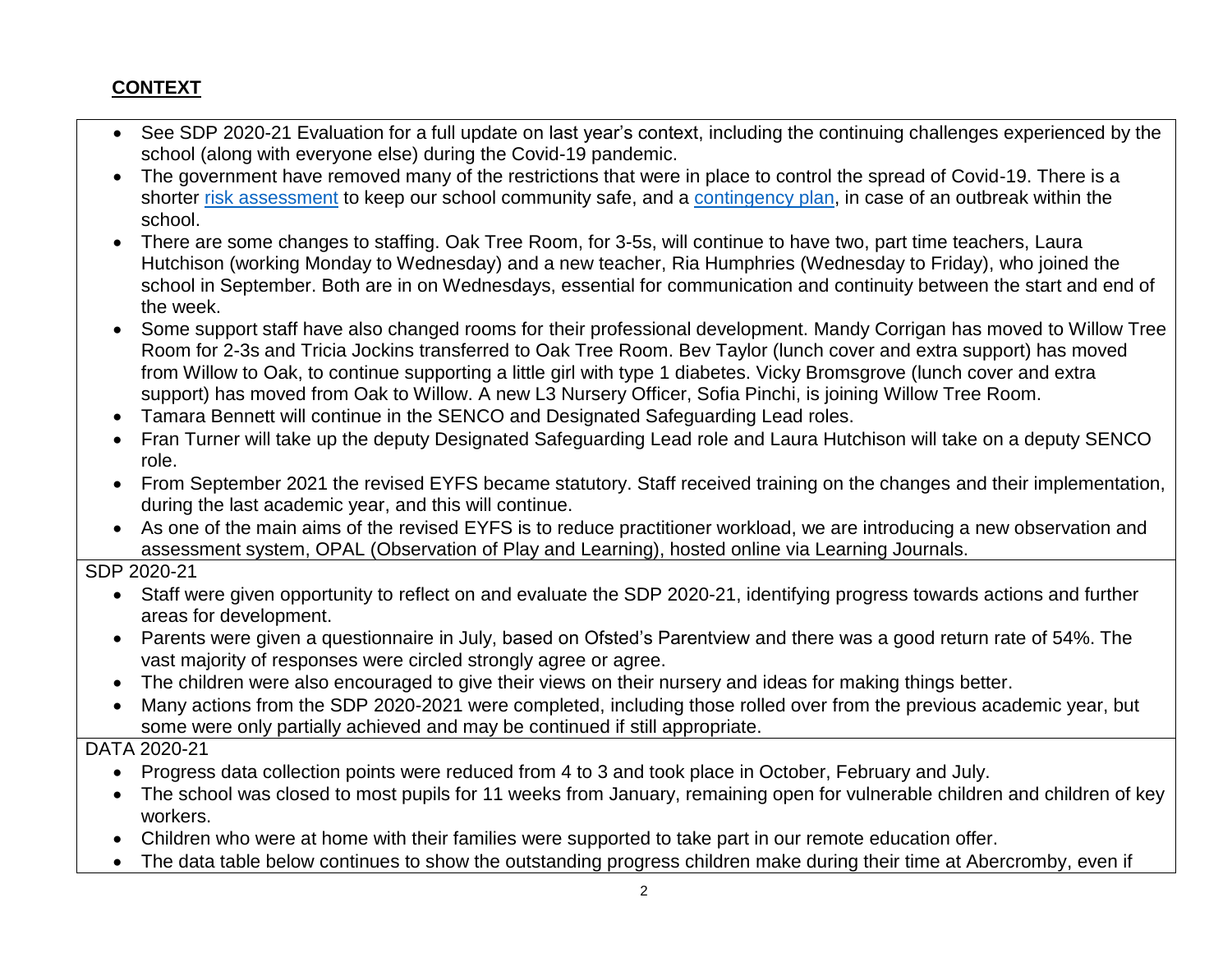some could not attend for a period of time in early 2021 when the school was only open to key worker/vulnerable children:

| <b>Cohort % working towards a Good</b><br><b>Level of Development</b> | <b>Baseline</b> | <b>July 2021</b> |
|-----------------------------------------------------------------------|-----------------|------------------|
| Nursery 2                                                             |                 | 59               |
| <b>Nursery</b>                                                        |                 | ∩-<br><u>_</u>   |

| t Average Points Score<br>Cohort | . .<br>Baseline | ∘ימ∩י<br>July<br>ZUZ. |
|----------------------------------|-----------------|-----------------------|
| <b>Nursery</b>                   | 18.2            | ົາ<br>ں. ا ب          |
| <b>Nursery</b>                   | 18.             | つに<br>∽<br>ں.ں        |

The weakest aspects of learning for the N2 cohort were CL-Speaking, Lit-Writing, Lit-Reading, UW-The World

For the N1 cohort they were CL-Speaking, CL-Understanding, Maths-Number, UW-Peoples and Communities

- > The biggest factor affecting progress continues to be that many children are at beginner stages of learning English. Around 70% of our children last year had English as an additional language. Many of these come from homes where there is a limited grasp of English and so school is the only place where they learn to speak English.
- $\triangleright$  The weakest aspects above are all very language dependent and so harder for children who have English as an Additional Language to show their learning in.
- However, staff worked very hard with their key children, planning for those gaps and there was good progress from the start of the year in each of these weaker aspects, as illustrated below:

| Nursery 2 Cohort   | September 2020                       | <b>July 2021</b>                     |
|--------------------|--------------------------------------|--------------------------------------|
| Aspect of Learning | % of Children at typical development | % of Children at typical development |
|                    | <b>Average Point Score</b>           | <b>Average Point Score</b>           |
| <b>CL-Speaking</b> | 41%<br>1.29                          | 56%<br>1.68                          |
| Lit-Writing        | 63%<br>1.54                          | 63%<br>1.66                          |
| Lit-Reading        | 51%<br>1.41                          | 66%<br>1.66                          |
| UW-The World       | 46%<br>1.41                          | 68%<br>1.78                          |

 $\triangleright$  Our Early Years Pupil Premium children outperform the rest of the cohort. When we look at who these children are, we can see that they have a better grasp of English overall, than the rest of the cohort.

KEY PRIORITIES FOR SDP 2021-22:

- 1. Embed the requirements of the revised EYFS Statutory Framework
- 2. Introduce and embed the new OPAL assessment system
- 3. Review our provision for Mathematics, moving towards a Maths Mastery approach
- 4. Continue to review and embed our policies and strategies to support good mental health and wellbeing in staff and children.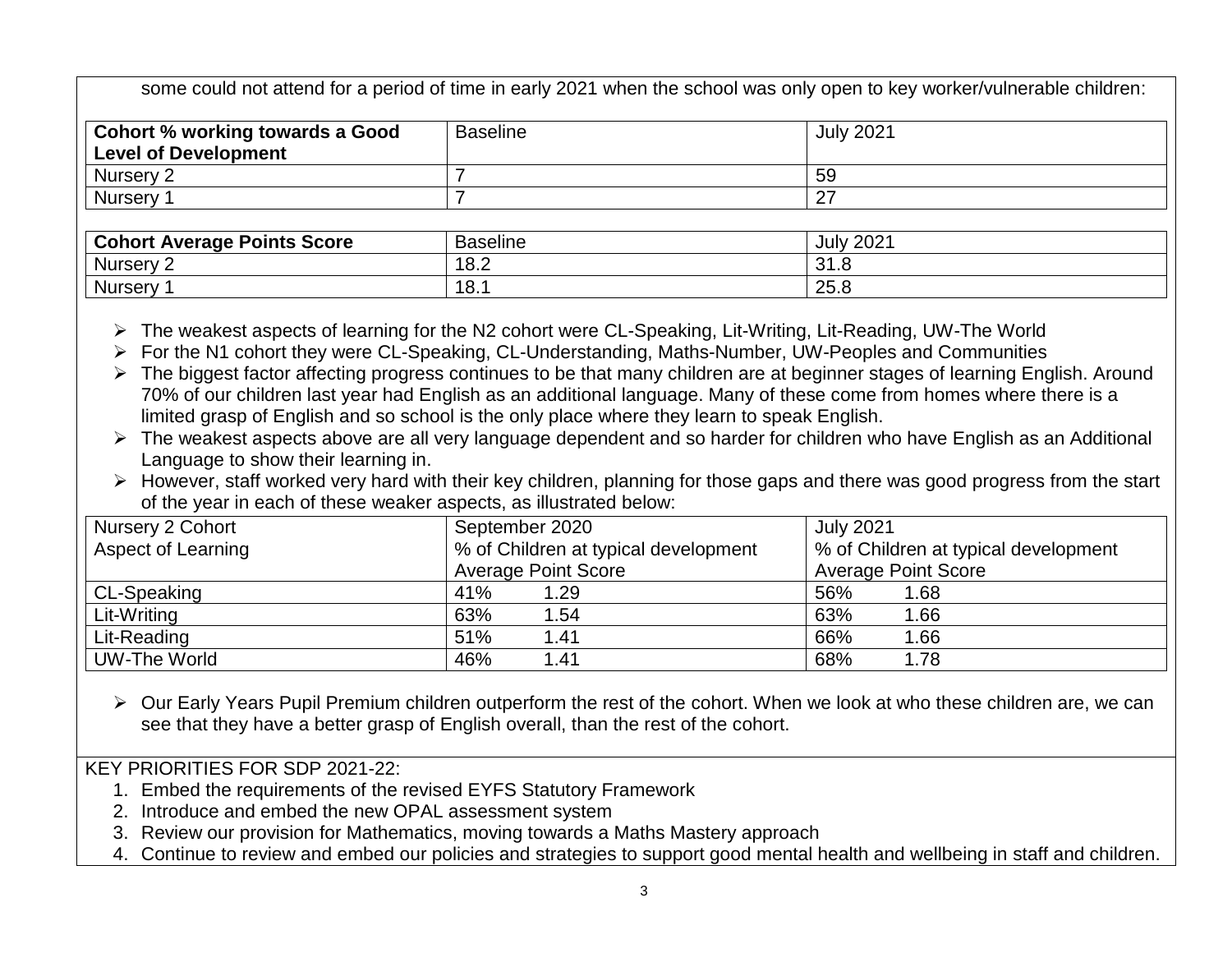# **1. QUALITY OF EDUCATION**

| Aim                                                                                                                                                                                                       | Action                                                                                                                                                                                                                                                                                                                                                                                                                                                                                                                                                                                                                                                                                                  | People                                                                                | Timescale                                                                                           | Resources                                                                                                                          | Monitoring/<br>Evaluation<br>person | Outcomes                                                                                                                                                                                                           |
|-----------------------------------------------------------------------------------------------------------------------------------------------------------------------------------------------------------|---------------------------------------------------------------------------------------------------------------------------------------------------------------------------------------------------------------------------------------------------------------------------------------------------------------------------------------------------------------------------------------------------------------------------------------------------------------------------------------------------------------------------------------------------------------------------------------------------------------------------------------------------------------------------------------------------------|---------------------------------------------------------------------------------------|-----------------------------------------------------------------------------------------------------|------------------------------------------------------------------------------------------------------------------------------------|-------------------------------------|--------------------------------------------------------------------------------------------------------------------------------------------------------------------------------------------------------------------|
| Introduce and embed a<br>new assessment<br>system, which is less<br>time consuming and<br>onerous.                                                                                                        | ESTABLISH OPAL ASSESSMENT<br><b>SYSTEM</b><br>1. HT to attend and disseminate<br>training from BEYA on OPAL/Learning<br><b>Journals</b><br>2. Ensure all key people have an up to<br>date iPad to use system<br>3. Staff to begin using OPAL from<br>September 2021, supported by class<br>teachers and HT<br>4. Regular monitoring - weekly at first<br>to support all staff to get on track<br>5. Next steps for each child's learning<br>identified and fed into planning<br>6. Support families to access OPAL<br>online on Learning Journals<br>7. Build in regular conversations and<br>reviews with families as part of the<br>OPAL process, rather than stand alone<br>family consultation days | All staff<br>office to help<br>with getting<br>families using<br>Learning<br>Journals | <b>Initial</b><br>training<br>Summer<br>2021<br>Ongoing<br>training<br>throughout<br>Autumn<br>2021 | cost of new<br>iPads out of<br><b>IT</b> budget<br>line<br>Subscriptio<br>n to<br>Learning<br>Journals is<br>£420 ex<br><b>VAT</b> | HT and<br>Governors                 | Children's level<br>of development<br>celebrated<br>through clear<br>milestones.<br>Next steps for<br>learning are<br>identified and<br>feed back into<br>the planning.<br>Families<br>involved at<br>every stage. |
| Staff continue to<br>develop their own<br>expertise, knowledge,<br>understanding and skill<br>in various strategies to<br>support children's<br>language acquisition, to<br>use as tools in a<br>toolbox. | <b>COMMUNICATION AND LANGUAGE</b><br>1. Train for new staff RH and SP and<br>existing staff to revisit URLEY principles<br>2. Use URLEY audit tools every half<br>term to maintain momentum of good<br>practice<br>3. Attend URLEY project group<br>meetings to keep abreast of initiatives<br>3. Access Signalong training for those<br>staff not trained and a refresher for<br>trained staff.<br>4. Maintain focus on books and<br>individual reading by monitoring use of                                                                                                                                                                                                                           | All staff                                                                             | ongoing                                                                                             | Supply<br>Cover as<br>needed<br>@£180/day                                                                                          | HT and<br>Fran Turner               | Children are<br>supported to<br>become<br>confident<br>communicators<br>and English<br>speakers,<br>leading to<br>improved<br>outcomes in all<br>areas of<br>learning.                                             |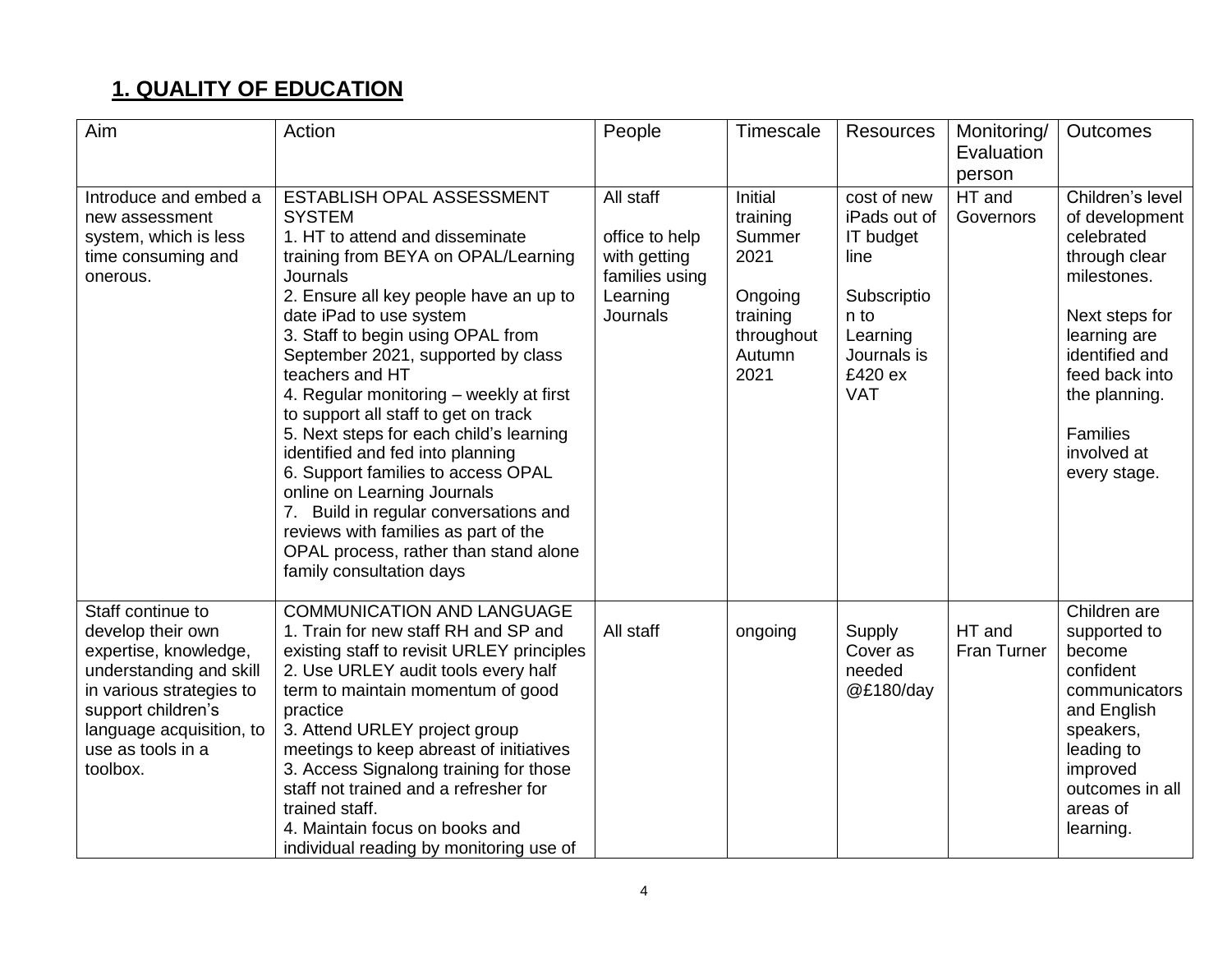|                                                                                                                                                                                     | books and key people reading to key<br>children.<br>5. Support families with workshops,<br>Book-Home etc.                                                                                                                                                                                                                                                                                                                  |                         |                                                                                                                                                              |                                                                                                       |                     |                                                                                                                                                                                                      |
|-------------------------------------------------------------------------------------------------------------------------------------------------------------------------------------|----------------------------------------------------------------------------------------------------------------------------------------------------------------------------------------------------------------------------------------------------------------------------------------------------------------------------------------------------------------------------------------------------------------------------|-------------------------|--------------------------------------------------------------------------------------------------------------------------------------------------------------|-------------------------------------------------------------------------------------------------------|---------------------|------------------------------------------------------------------------------------------------------------------------------------------------------------------------------------------------------|
| Staff become<br>increasingly confident<br>with the T4W approach.<br>Children develop their<br>Oracy and imagination.<br>They develop their<br>ability to draw and write<br>stories. | <b>TALK 4 WRITING</b><br>1. Each room to choose half termly<br>focus book/rhyme linked to theme and<br>stage of learning in the room.<br>2. FT to mentor staff and team teach in<br>Oak Tree to support staff to deliver<br>T4W approach<br>3. Each room delivers T4W in an age<br>appropriate way, building up skills in<br>storytelling and drawing/mark making.                                                         | Fran Turner             | To be<br>revisited<br>each term                                                                                                                              | Supply<br>Cover as<br>needed<br>@£180/day.<br><b>Resources</b><br>bought out<br>of BSM                | HT and<br>governors | Children are<br>observed<br>retelling focus<br>stories - x6 by<br>the end of the<br>year.<br>Children's<br>Oracy<br>increases.<br>Children<br>communicate<br>through their<br>drawing and<br>writing |
| Staff confidence in<br>supporting<br>mathematical<br>development grows.<br>Children's natural<br>fascination with<br>mathematics is<br>nurtured, enhancing<br>their learning.       | <b>MATHEMATICS</b><br>1. Work with EY experts from NW<br>Maths hubs and other schools who<br>have implemented the Maths Mastery<br>approach.<br>2. Use relevant ECERS-3, ECERS-e<br>and ITERS scales to evaluate our<br>Maths provision<br>3. LH to write Action Plan to address<br>AoD.<br>4. Access Maths specific training for<br>EY<br>5. Implement AoDs over the year,<br>supported/monitored by Maths EY<br>experts. | Laura<br>Hutchison      | <b>ECERS</b><br>carried out<br>Oct.<br><b>Action Plan</b><br>written after<br><b>INSET day</b><br>5 <sup>th</sup> Jan to<br>be used for<br>Maths<br>training | Supply<br>Cover as<br>needed for<br>reviews<br>@£180/day.<br><b>Resources</b><br>bought out<br>of BSM | HT and<br>Governors | Children make<br>better and<br>progress and<br>become<br>confident<br>mathematician<br>S                                                                                                             |
| To staff to be trained<br>and empowered to<br>deliver woodwork                                                                                                                      | <b>WOODWORK</b><br>1. Use videos of last year's training as a<br>refresher and for new staff                                                                                                                                                                                                                                                                                                                               | All room based<br>staff | ongoing                                                                                                                                                      | Cost of<br>extra staff<br>needed to                                                                   | HT and<br>Governors | Children<br>develop<br>engagement,                                                                                                                                                                   |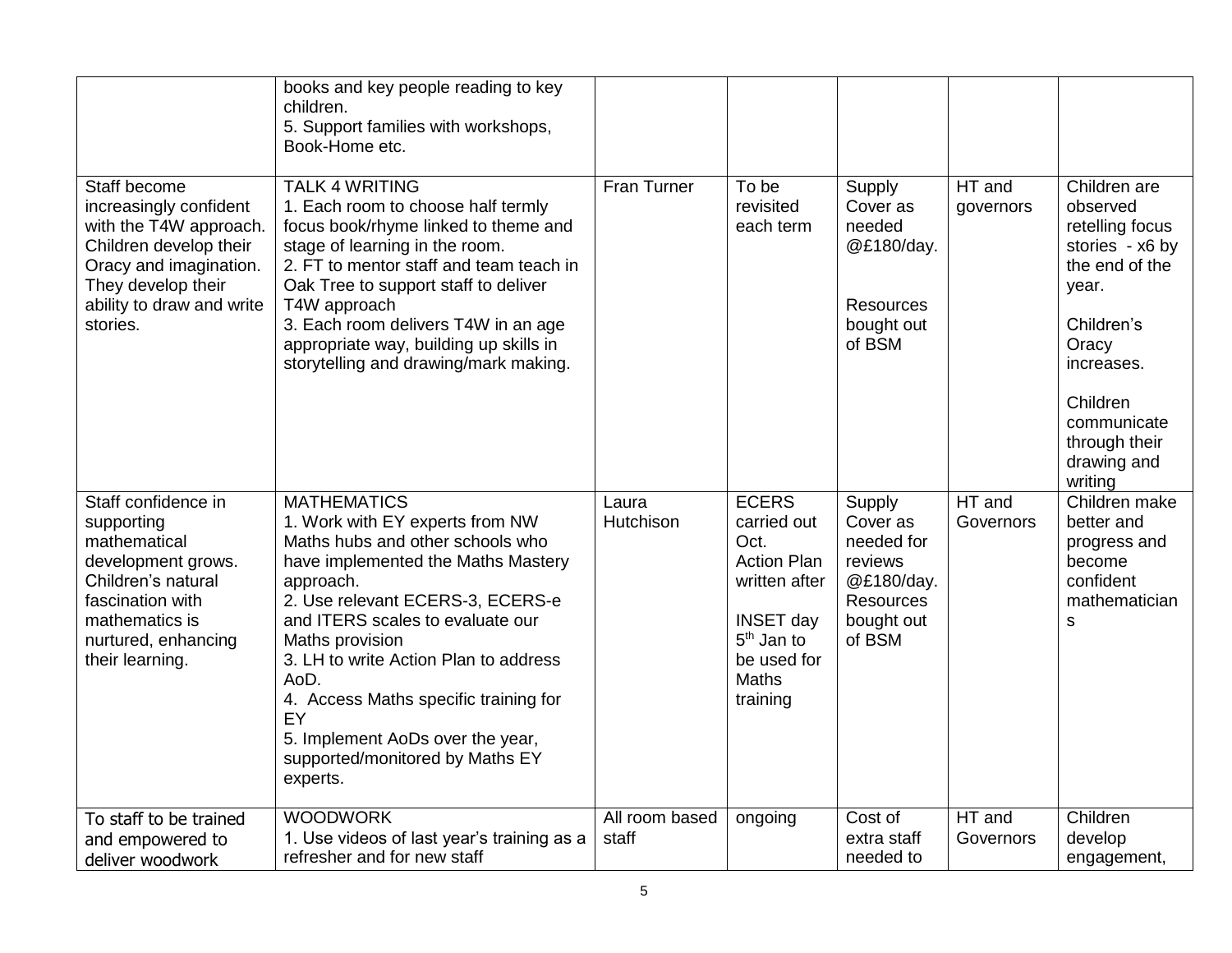| sessions to our<br>children.<br>Children have regular<br>access to woodwork<br>supporting their holistic<br>development across all<br>areas. | 2. Staff to work together to identify how<br>best to introduce woodwork to children<br>as part of our curriculum offer and<br>develop this provision<br>3. Woodwork becomes core part of<br>curriculum offer.              |            |                                                 | manage this<br>e.g. DJ                     |                     | focus and<br>concentration,<br>improve<br>MHWB,<br>improved fine<br>motor skills,<br>supporting<br>writing.                            |
|----------------------------------------------------------------------------------------------------------------------------------------------|----------------------------------------------------------------------------------------------------------------------------------------------------------------------------------------------------------------------------|------------|-------------------------------------------------|--------------------------------------------|---------------------|----------------------------------------------------------------------------------------------------------------------------------------|
| To capture and develop<br>our Abercromby<br>curriculum overview                                                                              | <b>CURRICULUM</b><br>1. SLT work together on a "helicopter"<br>overview of curriculum in each area of<br>learning in their room, based on revised<br>EYFS programmes.<br>2. SLT review this termly as a living<br>document | <b>SLT</b> | Autumn<br>term and<br>then<br>ongoing<br>review | Supply<br>Cover as<br>needed<br>@£180/day. | HT and<br>Governors | Strategic<br>planning<br>appropriate for<br>the age and<br>stage of each<br>child, enables<br>them to make<br>progress in<br>each area |

### **2. BEHAVIOUR AND ATTITUDES**

| Aim                                                                                                                                                                         | Action                                                                                                                                                                                                                                                                                                                                                                                                | People      | Timescale      | Resources          | Monitoring/<br>Evaluation<br>person | <b>Outcomes</b>                                                                                                                  |
|-----------------------------------------------------------------------------------------------------------------------------------------------------------------------------|-------------------------------------------------------------------------------------------------------------------------------------------------------------------------------------------------------------------------------------------------------------------------------------------------------------------------------------------------------------------------------------------------------|-------------|----------------|--------------------|-------------------------------------|----------------------------------------------------------------------------------------------------------------------------------|
| To evaluate the well-<br>being and involvement<br>of all our children,<br>identifying those<br>children who may need<br>extra help and<br>providing appropriate<br>support. | <b>LEUVEN SCALES</b><br>1. Key persons to screen their children<br>at the start of each term, identifying<br>vulnerable children, who are low on the<br>Leuven well-being and involvement<br>(WBI) scales.<br>2. Work to support those identified<br>children helping them to develop<br>emotional well-being and greater<br>involvement in their play, accessing<br>outside agencies if appropriate. | Key persons | Ongoing        | Key person<br>time | <b>Class</b><br>teachers<br>HT      | Children who<br>are at risk of<br>low WBI are<br>quickly<br>identified and<br>supported. WBI<br>improves<br>through the<br>year. |
| To help children<br>develop their                                                                                                                                           | <b>CHILDREN'S MHWB AND</b><br><b>EMOTIONAL LITERACY</b>                                                                                                                                                                                                                                                                                                                                               | HT          | Autumn<br>Term |                    | <b>Class</b><br>teachers            | Children learn<br>to identify what                                                                                               |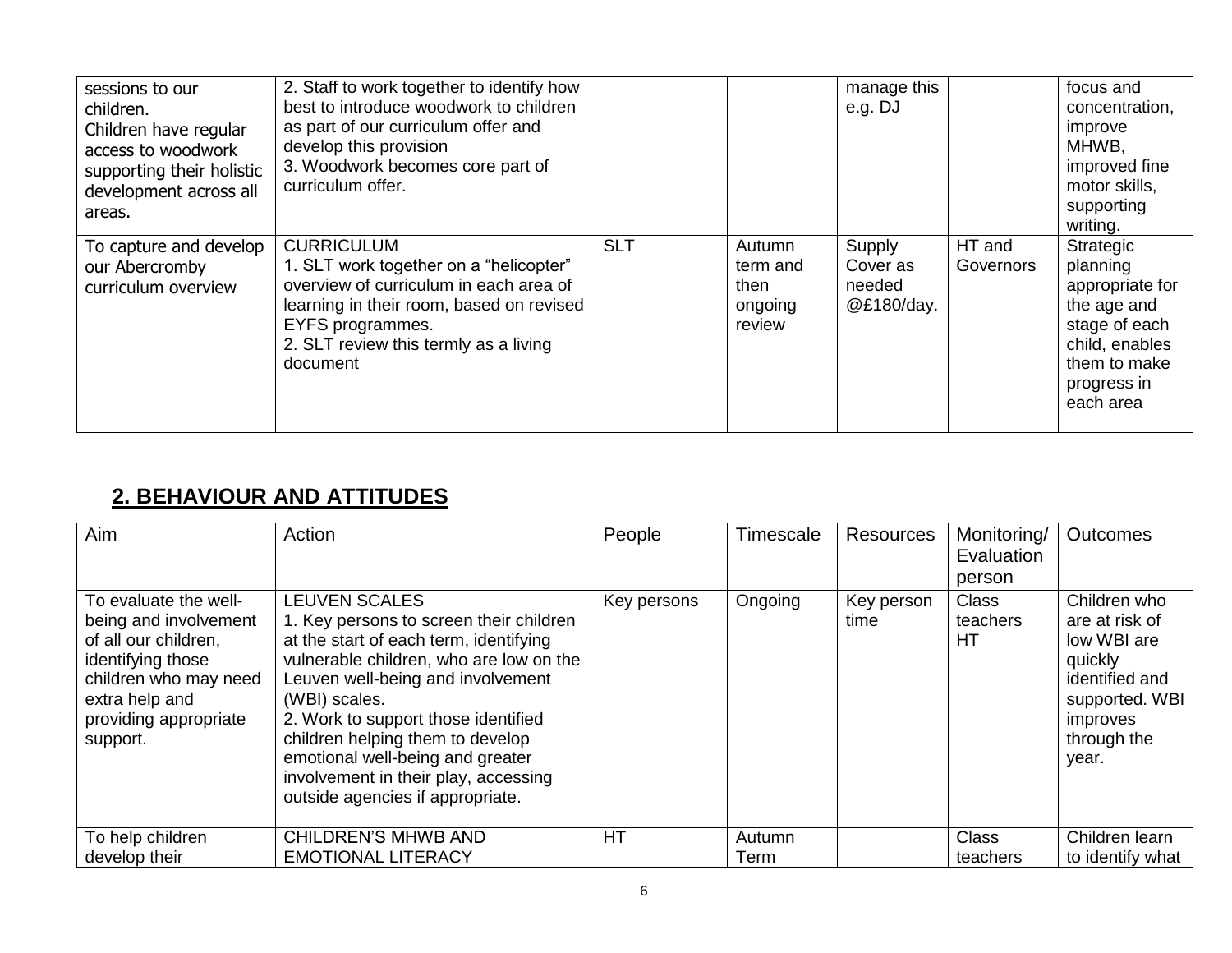| understanding of their<br>different emotions,<br>identifying what they<br>are feeling and learning<br>to cope with them,<br>developing self-<br>regulation. | 1. Teachers to attend EY ROAR<br>training, to gain deeper understanding<br>of all issues affecting child MHWB<br>2. Cascade ROAR to staff, increasing<br>skill and knowledge of how to foster<br>good emotional literacy and MHWB.<br>3. Each room to develop an emotionally<br>rich provision, supporting children to<br>identify and name the different<br>emotions they may be feeling during a<br>day, developing self-regulation and<br>leading to improved behaviour | <b>ROAR</b><br>training is<br>free<br>Resources<br>for rooms<br>bought from<br><b>BSM</b><br>Supply<br>Cover as<br>needed | <b>HT</b> | and how they<br>are feeling, and<br>are supported<br>to manage<br>their emotions<br>leading to<br>better mental<br>health. |
|-------------------------------------------------------------------------------------------------------------------------------------------------------------|----------------------------------------------------------------------------------------------------------------------------------------------------------------------------------------------------------------------------------------------------------------------------------------------------------------------------------------------------------------------------------------------------------------------------------------------------------------------------|---------------------------------------------------------------------------------------------------------------------------|-----------|----------------------------------------------------------------------------------------------------------------------------|
|                                                                                                                                                             |                                                                                                                                                                                                                                                                                                                                                                                                                                                                            | @£180/day.                                                                                                                |           |                                                                                                                            |

# **3. PERSONAL DEVELOPMENT**

| Aim                                                                                                                                          | Action                                                                                                                                                                                                                                                                                                                                                       | People                            | Timescale                      | Resources                      | Monitoring/<br>Evaluation<br>person | <b>Outcomes</b>                                                                                                                                                                            |
|----------------------------------------------------------------------------------------------------------------------------------------------|--------------------------------------------------------------------------------------------------------------------------------------------------------------------------------------------------------------------------------------------------------------------------------------------------------------------------------------------------------------|-----------------------------------|--------------------------------|--------------------------------|-------------------------------------|--------------------------------------------------------------------------------------------------------------------------------------------------------------------------------------------|
| More children access<br>Forest School fostering<br>holistic development in<br>all areas, but especially<br>mental health and well-<br>being. | FOREST SCHOOL AND GARDENING<br>1. LH to complete L3 FS leader training<br>2. Develop more sessions for all ages<br>of children including 2 year olds.<br>3. Plan for progression so children who<br>access Forest School as 2/3 year olds,<br>develop their skills further as 4 year<br>olds.<br>4. Look to recruit more volunteers to<br>help in our garden | TJ, FT, LH<br>with DJ<br>gardener | Ongoing<br>through the<br>year | Training<br>paid for<br>2018-9 | HT and<br>Governors                 | <b>Forest School</b><br>sessions and<br>gardening<br>impacts on<br>children's<br>holistic<br>personal<br>development,<br>learning and<br>MHWB,<br>developing<br>their cultural<br>capital. |
| All stakeholders work<br>together to review our                                                                                              | <b>WORK TOWARDS GAINING GREEN</b><br>FLAG ECO SCHOOLS STATUS                                                                                                                                                                                                                                                                                                 | led by FT<br>All staff            | <b>Begin</b><br>September      |                                | <b>HT</b><br>Governors              | Children and<br>whole school                                                                                                                                                               |
| provision, identifying<br>AoD to improve our                                                                                                 | 1. FT to involve all stakeholders<br>through meetings, newsletters etc                                                                                                                                                                                                                                                                                       |                                   | 2021<br>to gain                |                                |                                     | community<br>grows in its                                                                                                                                                                  |
| ECO practice                                                                                                                                 |                                                                                                                                                                                                                                                                                                                                                              |                                   | accreditatio                   |                                |                                     | understanding                                                                                                                                                                              |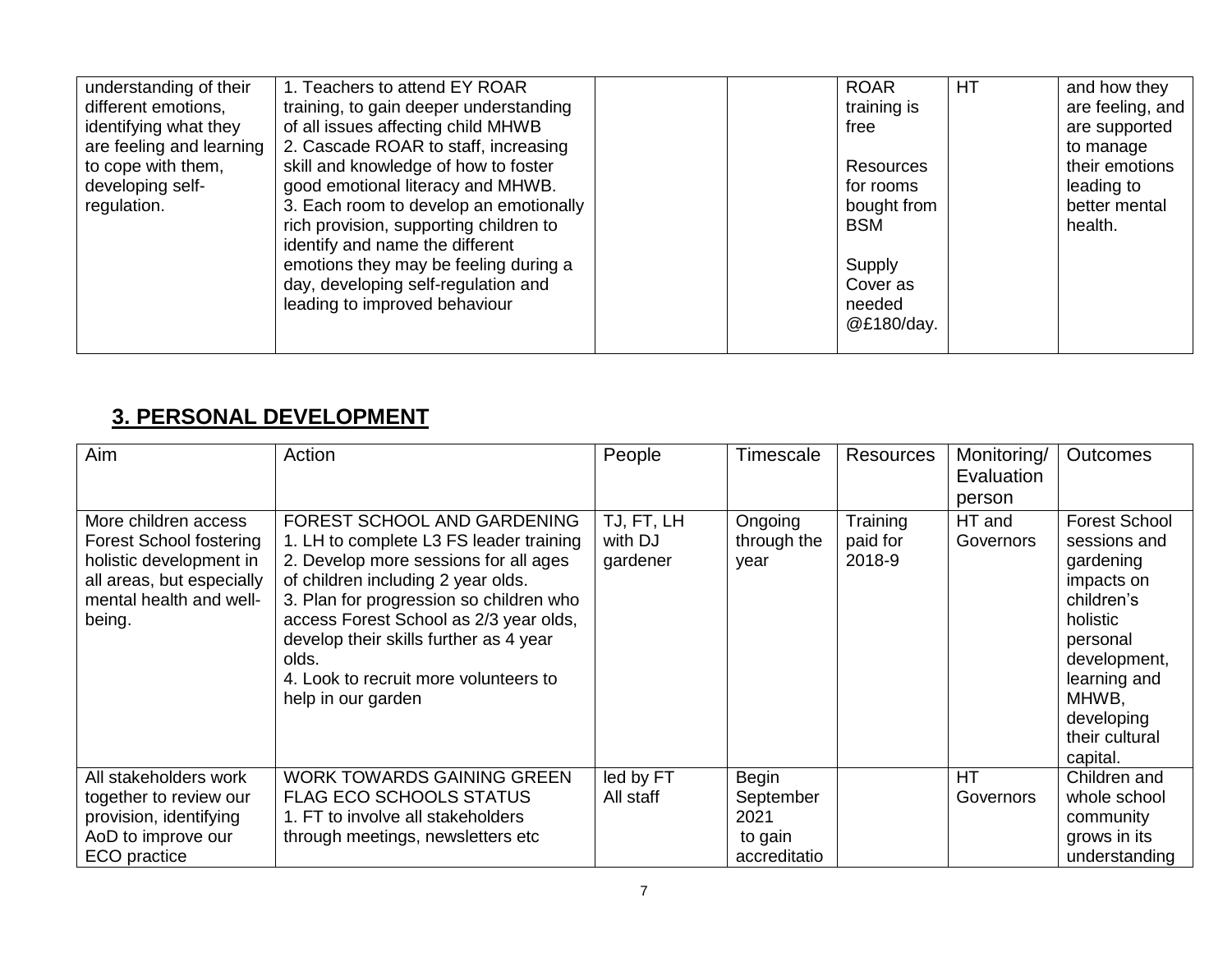|                | 2. Identify Eco schools green flag   | n in July | of how to be   |
|----------------|--------------------------------------|-----------|----------------|
|                | standards and our AoD                | 2022      | more "green"   |
|                | 3. Develop holistic approach through |           | caring for our |
| our curriculum |                                      |           | planet.        |

#### **4. LEADERSHIP AND MANAGEMENT**

| Aim                                                                                                                                                                                                                                                                      | Action                                                                                                                                                                                                                                                                                                                                                                                                                                                                                                                                                                                                                                                      | People                                                 | Timescale                    | <b>Resources</b>                                                                                            | Monitoring/<br>Evaluation<br>person | <b>Outcomes</b>                                                                                                                    |
|--------------------------------------------------------------------------------------------------------------------------------------------------------------------------------------------------------------------------------------------------------------------------|-------------------------------------------------------------------------------------------------------------------------------------------------------------------------------------------------------------------------------------------------------------------------------------------------------------------------------------------------------------------------------------------------------------------------------------------------------------------------------------------------------------------------------------------------------------------------------------------------------------------------------------------------------------|--------------------------------------------------------|------------------------------|-------------------------------------------------------------------------------------------------------------|-------------------------------------|------------------------------------------------------------------------------------------------------------------------------------|
| To continue to lead the<br>school through the<br>COVID-19 pandemic.<br>To ensure that the HT,<br>SLT and the governing<br>body stay abreast of all<br>changes, threats and<br>advice in order for the<br>school to remain as<br>safe as possible for all<br>stakeholders | <b>OPERATING IN THE COVID-19</b><br><b>PANDEMIC</b><br>1. Keep up to date with government,<br>PHE and LA advice and policies.<br>2. Ensure Covid-19 Risk Assessments<br>are updated dynamically as necessary.<br>3. Develop a contingency/outbreak<br>management plan<br>4. Update website with relevant COVID-<br>19 information.<br>5. Make relevant logistical changes to<br>school routines and procedures.<br>6. Communicate regularly with staff<br>including policies, procedures, risk<br>assessments and agreements.<br>7. Communicate regularly with parents<br>and carers including policies,<br>procedures, risk assessments and<br>agreements. | <b>HT</b><br>All staff<br>Governors<br><b>Families</b> | September<br>2021<br>Ongoing | <b>Resources</b><br>bought as<br>necessary<br>using BSM<br>line e.g.<br>face masks                          | <b>HT</b><br>Governors              | The school<br>operates in the<br>"new normal"<br>landscape,<br>remaining open<br>and providing<br>an education<br>for our children |
| Implement any changes<br>required from the<br>revised EYFS, whilst<br>continuing to build on<br>the good practice in<br>place already. Broad<br>aims are to reduce<br>practitioner workload                                                                              | <b>REVISED EYFS</b><br>1. Audit of statutory safeguarding and<br>welfare requirements<br>2. Ongoing training for staff on revised<br>EYFS e.g. on delivering new Oral<br>Health requirements.<br>3. Change assessment system - see<br>above for more details                                                                                                                                                                                                                                                                                                                                                                                                | <b>HT</b>                                              | <b>Audit Sept</b><br>2021    | Subscriptio<br>n to revised<br><b>EYFS</b><br>training on<br>Kym Scott's<br>"Place to<br>Learn"<br>platform | <b>HT</b><br>Governors              | Staff are<br>confident in<br>knowing how to<br>deliver revised<br>EYFS.<br>Reduced<br>workload, so<br>more time with               |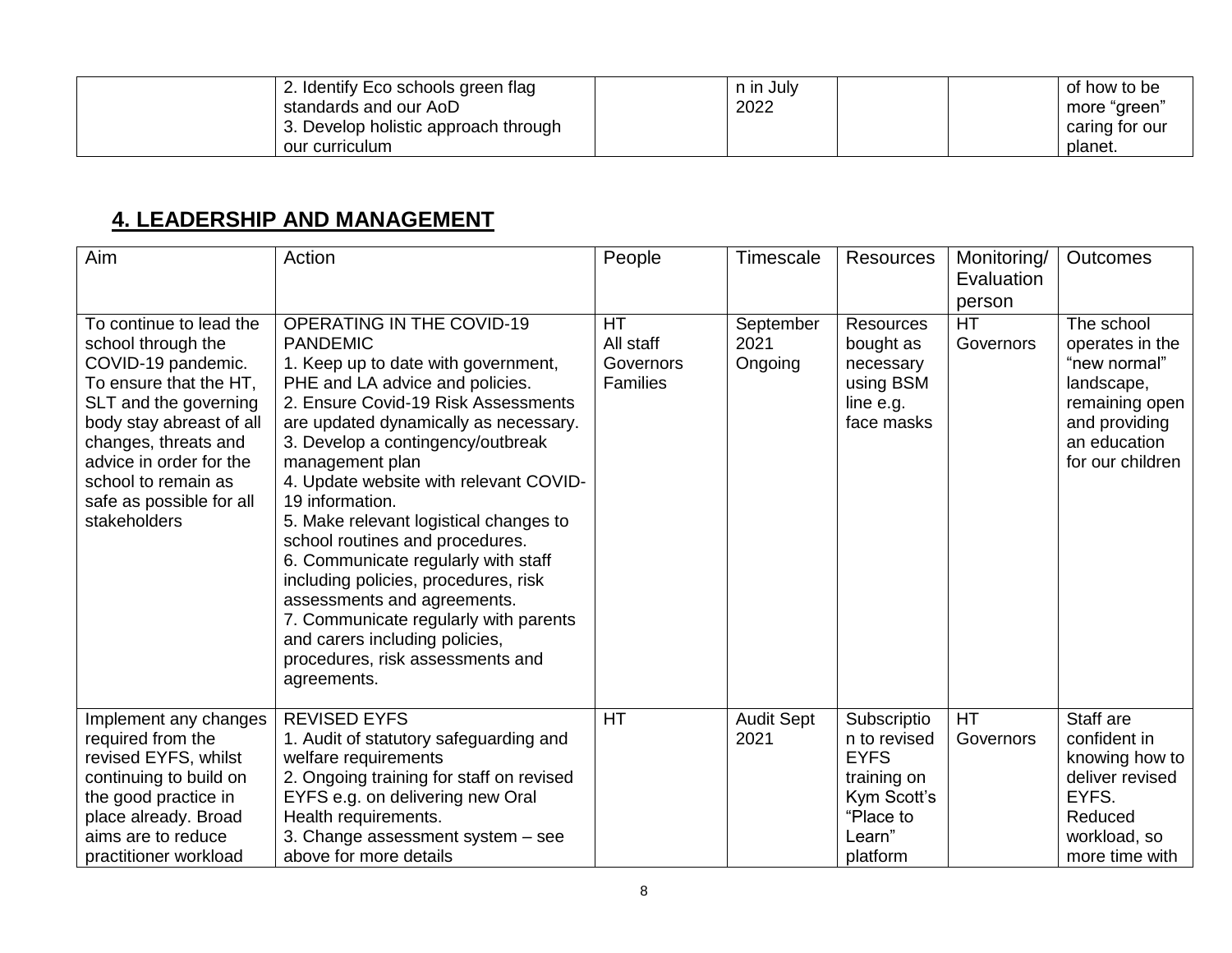| and improve outcomes<br>with a sharper focus on<br>communication and<br>literacy.                                                              | 4. Revisit and maintain momentum of<br>URLEY project with the focus on<br>Communication and Language and<br>Literacy                                                                                                                                                                                                                                                                                  |                                 |                                                                                                                      | paid for by<br>network.<br>Oral health<br>training<br>booked for<br>13 <sup>th</sup><br>October |                        | children and<br>increased<br>focus on<br>Communicatio<br>n and<br>Language<br>support better<br>outcomes                                |
|------------------------------------------------------------------------------------------------------------------------------------------------|-------------------------------------------------------------------------------------------------------------------------------------------------------------------------------------------------------------------------------------------------------------------------------------------------------------------------------------------------------------------------------------------------------|---------------------------------|----------------------------------------------------------------------------------------------------------------------|-------------------------------------------------------------------------------------------------|------------------------|-----------------------------------------------------------------------------------------------------------------------------------------|
| Review and improve<br>strategy, policies and<br>procedures around<br>mental health and<br>wellbeing for adults and<br>children in the Nursery. | MENTAL HEALTH AND WELLBEING<br>1. Develop a mental health and<br>wellbeing policy for all<br>2. Train staff in ROAR approach - see<br>above<br>3. Develop practice with children using<br>ROAR approach<br>4. Look at ways to improve staff<br>MHWB, using findings from audit and<br>staff consultation, easier now that staff<br>no longer need to stay in separate<br>bubbles, e.g. "Secret Angel" | HT<br>Fran Turner as<br>MH lead | Audit in<br>Autumn<br>term<br>Ongoing                                                                                | Supply<br>Cover as<br>needed<br>@£180/day.                                                      | <b>HT</b><br>Governors | Strategy,<br>systems,<br>policies and<br>procedures in<br>place to<br>support the<br>best possible<br>mental health<br>and well being.  |
| <b>Ensure arrangements</b><br>for Safeguarding<br>continue to be robust<br>and protect the children<br>in our care                             | <b>SAFEGUARDING</b><br>1. HT/DSL to attend annual refresher<br>training.<br>2. new deputy DSL to attend full<br>training and induction to school specific<br>policies and procedures<br>3. Full staff team annual SG training                                                                                                                                                                         | HT,<br><b>FT</b><br>All staff   | Ongoing<br>through the<br>year<br>Half termly                                                                        | Refresher<br>training part<br>of SLA<br>Supply<br>Cover as<br>needed<br>@£180/day.              | HT<br>SG<br>Governor   | Making sure<br>we are "getting<br>the basics<br>right, and<br>moving onto<br>best practice"<br>Children are<br>protected from<br>harm.  |
| Continue to develop<br>distributed leadership<br>through role of SLT                                                                           | DEVELOP SENIOR LEADERSHIP<br><b>TEAM (SLT)</b><br>1. At least monthly meetings.<br>2. SLT to develop knowledge and skill<br>in taking on some monitoring systems<br>e.g. Learning Journals and ECERS,<br><b>ITERS and SSTEW</b><br>3. SLT responsible for Areas of<br>Learning in EYFS curriculum to drive<br>improvement.                                                                            | HT, LH, FT,<br>RH and KP        | Ongoing<br>through the<br>$year - at$<br>least<br>monthly<br>meetings<br>Learning<br>Journals<br>monitored<br>termly | Supply<br>costs for<br>e.g. time for<br>monitoring                                              | HT and<br>Governors    | Professional<br>development<br>for SLT as they<br>grow in their<br>strategic<br>leadership role.<br>Leadership<br>capacity<br>increased |